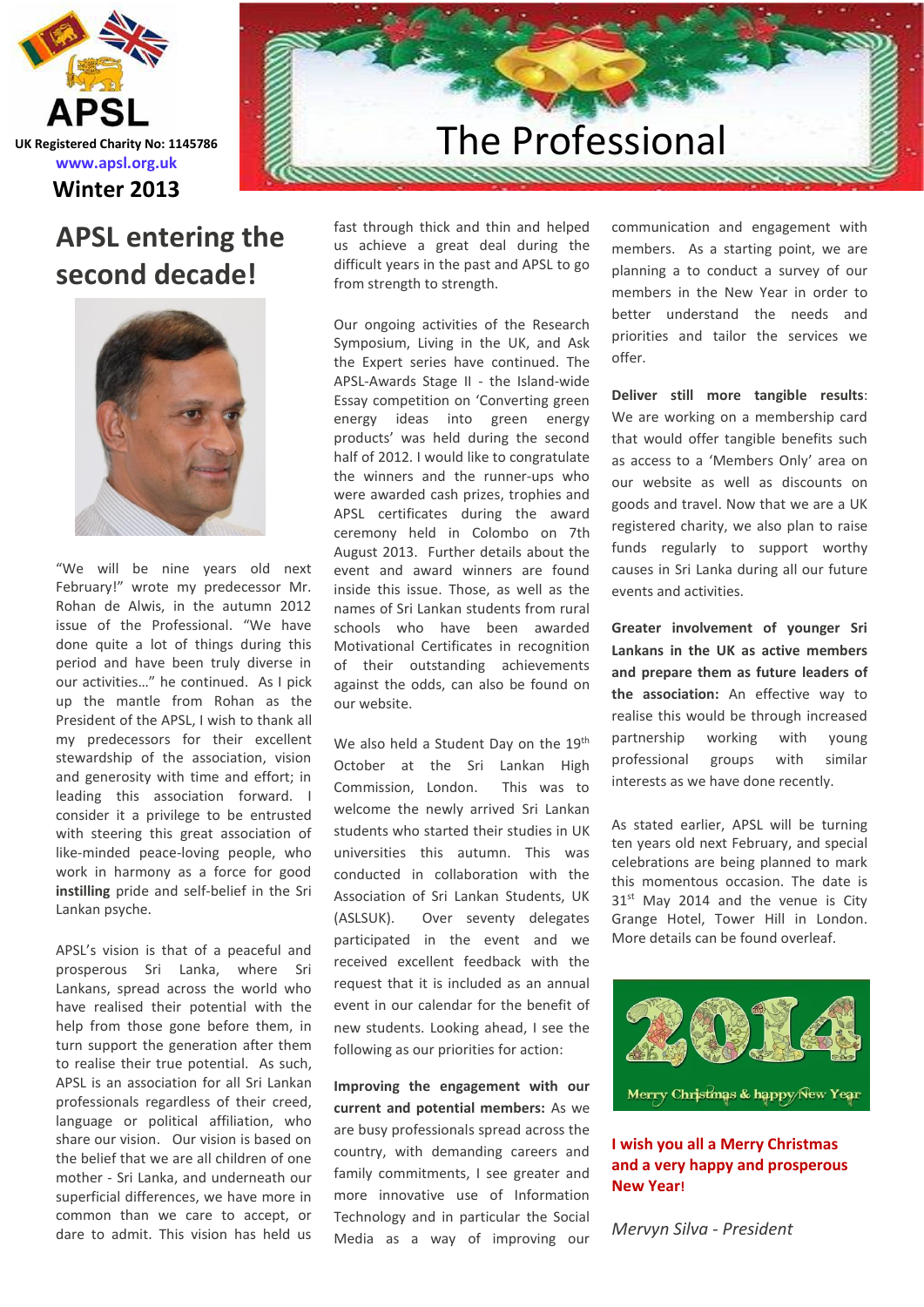# **APSL 10th Anniversary celebrations**



#### **First announcement**

APSL was formed in 2004 and next year will be its 10th anniversary. A great deal has been achieved during this time and our membership has grown from a few members to one of the biggest Sri Lankan organisations in the UK. The members come from a wide range of professions. In order to mark the 10th anniversary, we have planned events to coincide with our Annual General Meeting. We are planning to invite Sri Lankans of eminence to celebrate their achievements and give presentations. The evening will conclude with a lively dinner dance. The draft programme is as follows:

**Date**: 31 May 2014 **Venue:** Grange Tower Bridge Hotel, London **Draft Programme:**

1.30 - 2.00 pm: Registration 2.00 - 5.00 pm: Presentations by invited speakers 5.00 - 5.30 pm: Tea/coffee 5.30 - 6.30 pm: Annual General Meeting 7.00 Dinner Dance

This will be an entertaining evening and one not to be missed. This will be a great opportunity for you to make acquaintances with other professionals. Please embed this date in your diaries. In keeping with our charitable objectives, we hope to give part of the surplus from this event to a chosen charity in Sri Lanka. We will be publishing more details soon in our website [www.apsl.org.uk](http://www.apsl.org.uk/)

**Dr Andrew Nayagam,** Head of the 10th Anniversary Organising Team

### **APSL chronicles**

### **Q & A Session with Mr Leslie Gunaratne Founder President of APSL UK (2004-2007)**

### *Q. Personal background*

I am a Chartered Engineer and a Chartered Quality Professional. I obtained BSc and MSc at Herriot Watt University in Edinburgh.

I am now partly retired after 40 years' service in the UK. My last employer was Lloyds Register.

### *Q. Historical background in establishing/joining APSL UK*

During 2002 – 2003 I noticed many separate organisations for Sri Lankan professionals in the UK, such as doctors, lawyers, and accountants and so. The benefits of a single and unified organisation, that would offer more effective and efficient outcomes through team work, began to grow strong.

### *Q. Motivations (personal and group) for the initiative of APSL*

I shared my thoughts with one of my closest friends, His Excellency Mr Sarath Wijesinghe, the current Ambassador for Sri Lanka in Israel. He was delighted and arranged an urgent meeting with the then High Commissioner for Sri Lanka in London, Mr Faiz Mustapha, PC. I invited, Drs Marc Dissanayake and Keerthi Devendra to join us at our meeting with the High Commissioner. On a very cold winter evening during the second week of February 2004, we met with the High Commissioner. He gave his blessings, and allocated the first available day in his diary which happened to be 29th February 2004 for our inaugural meeting.

Our next task was to select a name for the organisation. The Association of Sri Lankan Professionals in the UK was agreed upon. Subsequently, Mr Wijesinghe a lawyer and I drafted our constitution comprising of our Vision, Mission and Objectives. Next we had to define the terms 'Sri Lankan' and 'professional'. We agreed upon a definition for Sri Lankan, but decided not to define who a professional was as we wanted to include professionals from all disciplines.

Our next task was to spread the word which we did it by phone. As a result, we managed to get some 15 attendees – All Professionals for our inaugural meeting.



Thus APSL was 'born' on the 29th February 2004, at the Prince of Ceylon Restaurant, Hendon with Mr Faiz Mustapha in the Chair. Mr Mustapha spent a considerable amount of time revising our draft constitution. Elections followed and I was elected as the first President of the APSL.

Mr Rohan de Alwis and the late Mr L Ariyasena were elected as the General Secretary and Treasurer. Mr Sarath Wijesinghe was elected as one of the Vice Presidents.

Some of the attendees who were present at the inaugural meeting and still actively involved are, Drs Andrew and Mrs Nayagam, Professor Dharmadasa, Dr Marc Dissanayake and Mr Rohan de Alwis. The late Mr A L Ariyasena did a tremendous job building up the association funds starting with a blank piece of paper.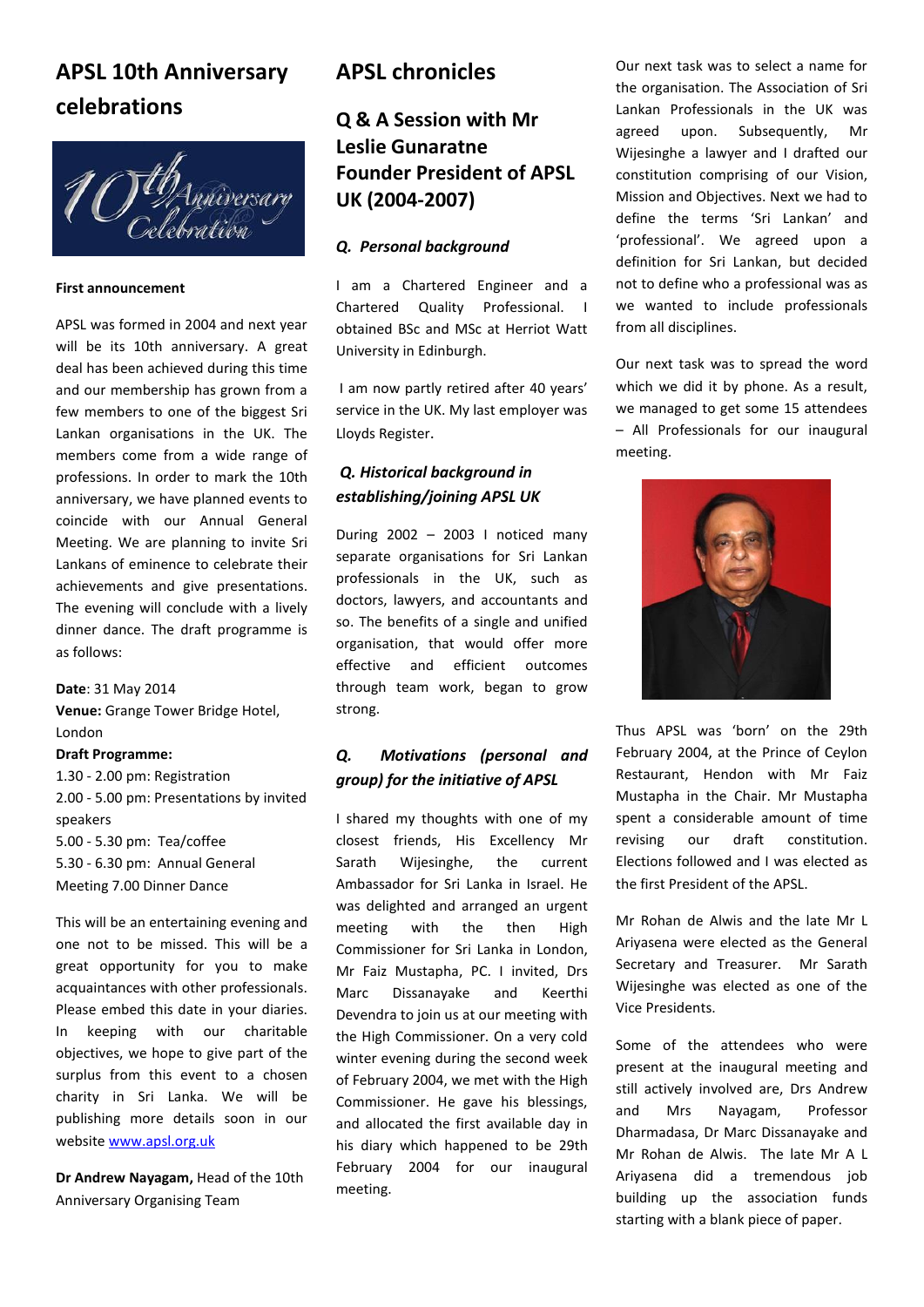Our next task was to design the logo. With the assistance of Mr Brian Ranasinghe, a former member, I designed the logo which I am glad to see is still being used.

### *Q. Details on office as a past president of APSL UK*

During the first year of my tenure, the Tsunami struck Sri Lanka on Boxing Day 2004. Our immediate response was to raise some money, and I managed to collect about £1000.00 within hours. I contacted Mr Alwis who happened to be in Sri Lanka at the time. Mr Alwis supplied urgently needed material to the victims by using this money. In the meantime, Dr Marc Dissanayake donated urgently needed medicine for the victims.

Soon afterwards we held a number of sessions to explore what we could do to help the Tsunami victims and find a way forward. The first session was held at the Lihiniya Restaurant attended by the newly appointed High Commissioner to Sri Lanka in London, Mrs Shenuka Seneviratne.

We formed Vision Lanka, the charitable arm of APSL and successfully constructed 10 'Turn Key' houses at Habaraduwa. I was selected to be in charge of the Project from inception to completion and handed over the completed houses to selected families.

I introduced Road Shows in London and Sri Lanka and we held our first Awareness Raising session in Sri Lanka in late 2004.

### *Q. Views on current APSL activities*

I am very impressed by the ongoing activities of the APSL and especially the new Welcome Event for Sri Lankan students coming to the UK. Road shows are being continued effectively during different academic terms.

### *Q. Views on the future of APSL*

APSL is a unique organisation and we should all be proud of it. It needs your support to continue and to grow in keeping with the changing times.

### *Q. Message to APSL members and non-members*

Be open-minded, bring innovative ideas in and increase the awareness in Sri Lanka that cancer is an Asbestos related illness.

# **APSL / ASLS Joint Student Event**



A joint student event organised by the Association of Professional Sri Lankans in the UK (APSL) and the Association of Sri Lankan Students UK (ASLS), was held on the 19th October 2013 at the Sri Lanka High Commission, London.

The main objective of the event was to welcome the new intake of Sri Lankan students to the UK universities and to give them an opportunity to meet Sri Lankan professionals for a networking session and also to listen to a few important presentations with respect to living and studying in a new country.

The event was held under the patronage of H.E Dr Chris Nonis, High Commissioner for Sri Lanka in the UK. Mr Neville De Silva, the Deputy High Commissioner was also present.

It was a full-house event presided jointly by Mr Mervyn Silva, President of APSL and Mr Mithila Wegapitiya, President of ASLS, in the presence of nearly seventy five students and many members of APSL.

The event started off with the lighting of the traditional oil lamp and a welcome speech by the APSL President, followed by a talk on the objectives of the event by the ASLS President.



The following presentations were given by members of the APSL, which were carefully selected to cover many important issues relevant to students during their study period in the UK.

- **1. Life in the UK** Mr Rohan De Alwis (Immediate Past President APSL)
- **2. Cultural Difference** Prof I M Dharmadasa (Past President APSL)
- **3. Studying and Working in the UK – Regulations** – Ms Ruki Pinidiya (Solicitor)
- **4. When things go wrong** Dr Anya Perera – (Past Ex Co member APSL)
- **5. Career Development** Mrs Gayani Senaratne (Membership Secretary APSL)

H.E Dr Nonis in his speech welcomed the new batch of students and gave a glimpse of his study days in the UK and stressed the importance of making use of the time they spent here and do well in their studies to further their career prospects and offer their knowledge and services to the motherland.



The highlight of the event was the "Speed networking event" participated by all present giving everyone an opportunity to get to know each other during a given period of time.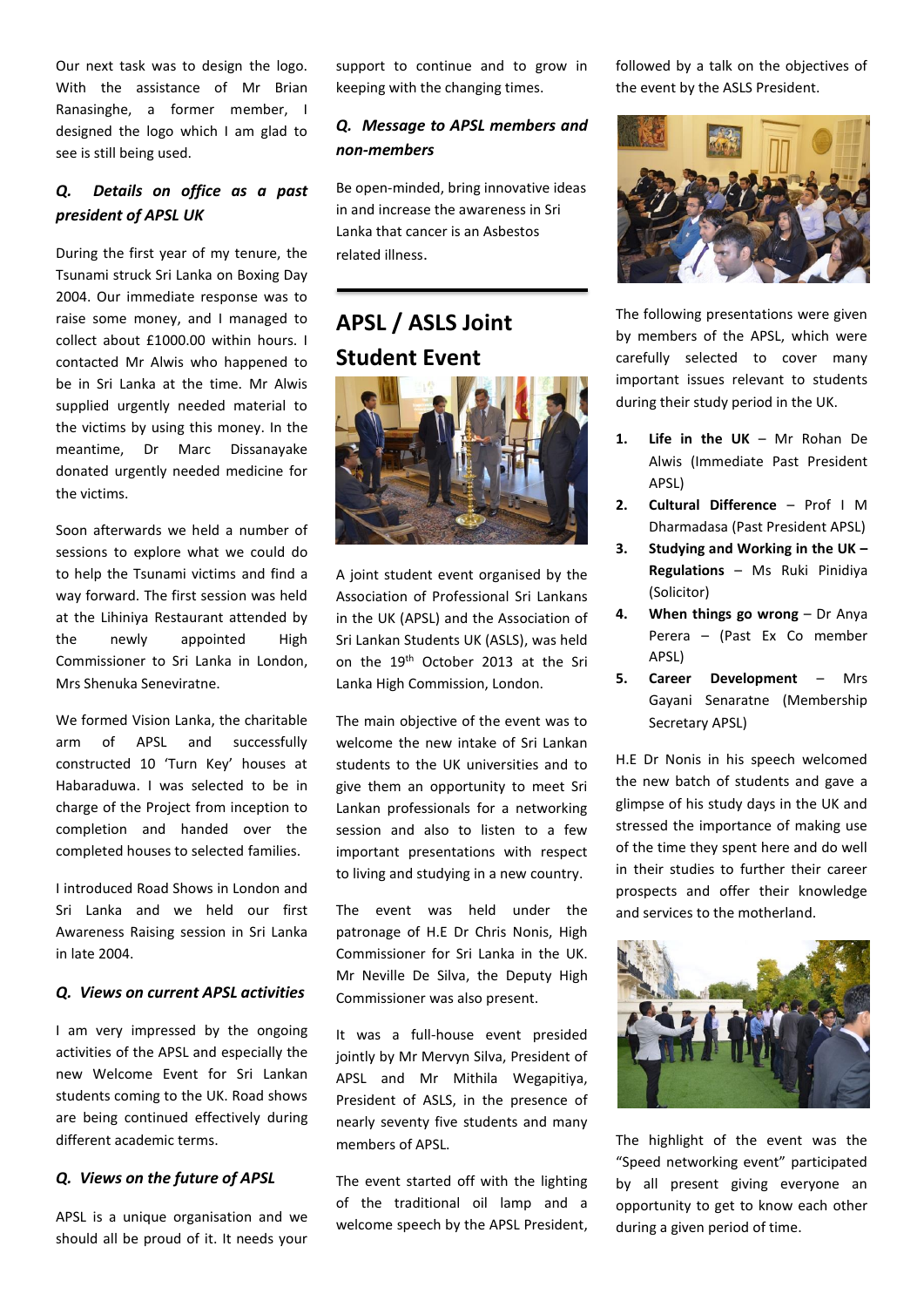During the Q&A session, Dr Kokila Waidyaratne, Minister for Education at the High Commission, gave a brief account of how the High Commission can assist the Sri Lankan student population in the UK.



The event came to a close with concluding remarks made by Mr Mervyn Silva and Mr Mithila Wegapitya and the vote of thanks given by Mr Malinga Ratwatte, Immediate Past President ASLS.

In conclusion APSL would like to thank H.E Dr Nonis and Mr Neville De Silva for their presence at the event and Mr Herath, Minister for Cultural Affairs at the High Commission for making all the arrangements to hold this event. We also wish to thank the speakers, all members of the APSL and ASLS and finally all the students present at this very successful event.

## **APSL Awards Scheme - Stage-II**

### **Competition Held in Sri Lanka for Converting Green Energy Ideas into Green Energy Products (GEIs to GEPs)**

Association of Professional Sri Lankans in the UK (APSL) held the second successful stage of the "APSL Awards Scheme" with a competition to submit project proposals to convert green energy ideas (GEIs) into green energy products (GEPs). The deadline for the submissions was the 31 December 2012.

Fifteen submissions were received from participants all over Sri Lanka and the results of the competition were announced at the Annual General Meeting of the APSL held on 27th April 2013 at the City Grange Hotel, London.

The award ceremony was held at the National Science Foundation Auditorium in Sri Lanka on 7th August 2013. Chairman NSF - Prof. W. L. Sumathipala, Director NSF - Anusha Amarasinghe and Director IFS - Prof. C.B. Dissanayake, participated as the Chief Guests. Director IRD - Dr. Athula Sumathipala, Prof. I.M. Dharmadasa, Dr. Indrajit Coomaraswamy and Dr. Chesmal Siriwardhana represented the APSL UK.

The APSL Awards Stage 2 was an islandwide open competition to generate bright ideas/proposals in the clean energy sector, and introduce these selected projects to funding bodies, local industry and the Government Ministries for further development and possible manufacturing and marketing the final products in future. The competition was widely publicised by the Sunday Times, Lankadeepa and Veerakesari papers (Sponsors for publicity in Sri Lanka) and open to all Sri Lankans at home or abroad without any age restrictions.

Four winning ideas were selected for awards, and each winner was given a Rs25000 cash prize, a trophy and an APSL certificate.

#### **The winning project proposals:**

- **Mrs W. P. Somawathie, c/o (Mr W.G.Ariyawansa)**: Ranrasa Products - Food drying and packaging centres round the country,
- **Mr Lal Wickramasinghe**: Hemp (Pan) Industry Centres commercialise traditional hemp products,
- **Mr N Geekiyanage**: Durru-Maduru - Mosquito repellent from betel leaves and solar energy,

**• Mr M Hettiarachchi:** Lquid manure from leaves and power generation from sticks.



**The three runners-up:**

- **Mrs Sumana Dissanayake**: Cottage industry using Vetakolu fibres,
- **University of Moratuwa**:

Sustainable city development & bio-gas project,

 **Mr M Siriwardane**; Milk production centres for food and manure production and job creation around the country.

The awards ceremony included a lively discussion between the academics, scientists, entrepreneurs, award winners and the general public on various nationally important green energy related topics and problems faced by small-scale green energy industries.

During the discussions, it became clear that there are three different categories of research: Blue-Sky Research, Applied Research and Knowledge Transfer Research Programmes. The first two categories can take decades of research activities to see any impact on people's lives. However, Sri Lanka's current need is for Knowledge Transfer Research Programmes that would lead to employment opportunities and wealth creation to expedite the rapid economic and social development of the country. This competition was purposely designed and carried out by the APSL-UK to promote Knowledge Transfer Research.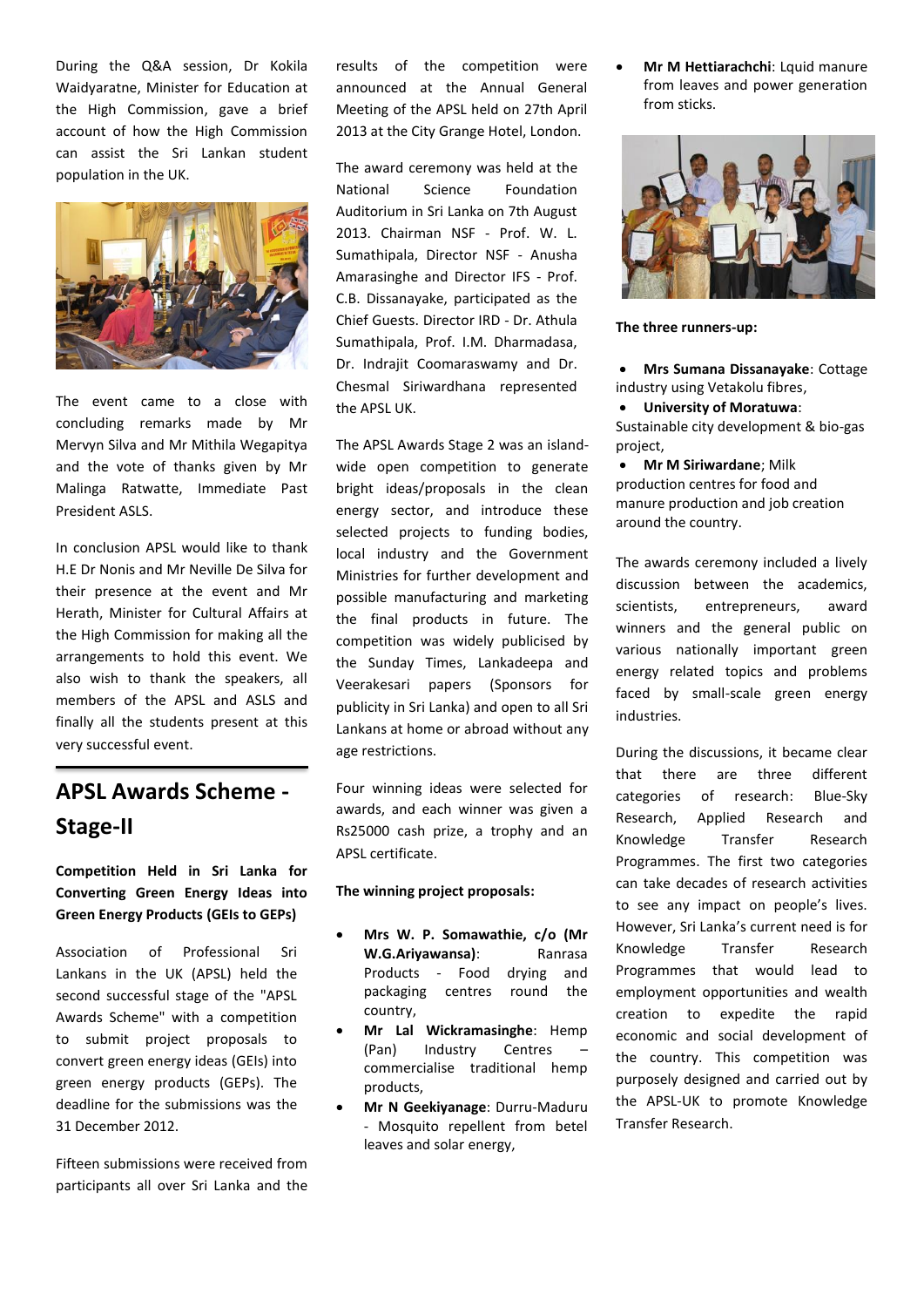The awards ceremony was organised through joint collaboration between APSL-UK and National Science Foundation (NSF), Institute for Fundamental Science (IFS) and Institute for Research and Development (IRD) of Sri Lanka.

Finally APSL would like to thank Prof Dharmadasa (Project Leader) and his team, the sponsors for publicity, NSF, IRD, IFS and most importantly the participants for the successful completion of the Award Scheme Stage II project.

### **APSL's Representation at CHOGM**

APSL was well represented at the Peoples Forum of CHOGM which was held at the Hotel Chaaya Tranz, Hikkaduwa from 10th to 14th November 2013. Dr Andrew Nayagam and Rohan de Alwis attended the meeting. Dr Indrajit Coomaraswamy also attended as a panel member of 'Post 2015 Development Agenda'.



The meeting was attended by representatives from most of the 53 Commonwealth Countries. The theme of the Commonwealth Peoples Forum this year was 'Equitable growth and inclusive development: beyond 2015'. This was the first Commonwealth Peoples Forum (CPF) to take place since the launch of Commonwealth Charter which emphasises the importance of people's views in the furtherance of Commonwealth ideals.

Dr Jemilah Mahmoud (Founder of MERSY Malaysia) delivered the keynote address on 'The role of civil society in post 2015 development architecture'. Wide ranging discussions took place at different meetings including a fringe meeting on 'Civil Society Approaches to Post-War Reconciliation'.



It was of relevance to us as APSL has been engaged in similar reconciliation work in the UK for the last 3 years. After three days of discussions a consensus document was produced, which would be submitted to the Heads of Government.

## **APSL 9th ANNUAL GENENRAL MEETING and DINNER DANCE**

The Association of Professional Sri Lankans in the UK (APSL) held its  $9<sup>th</sup>$ Annual General Meeting on Saturday 27<sup>th</sup> April 2013 at the City Grange Hotel, London.

It was a well-attended meeting by members of the Association and after two years as President, Mr Rohan de Alwis stepped down in keeping with the APSL's democratic tradition. Mr Mervyn Silva, Business Development Manager at NHS West and South Yorkshire and Bassetlaw Commissioning Support Unit, was elected as the new President.

Mr Leslie Dep, General Secretary, presented the annual report giving in detail the following projects and activities carried out by the Association during the year 2012 to 2013.

### **Projects:**

1. "We Sri Lanka": (Project Leader Mr Gihantha Jayasinghe)

For the third year running, the We Sri

Lanka event was held on the  $6<sup>th</sup>$ October at Birkbeck College, University of London. This event, with the main objectives of reconciliation and rebuilding of the war affected areas in Sri Lanka, was a success with a wide section of Sri Lankans living in the UK attending. As pledged at the last year's event two computers were handed over this current year to the Jaffna Library donated by Dr Sir Arul Sabaratnam and Dr Indrajit Coomaraswamy – two of the executive committee members. In addition £ 350.00 was donated to the war affected children orphanage (GOCF - Jaffna); £ 200.00 to BUDS (UK based charity working in the Eastern Province of Sri Lanka. With this years proceedings £ 650 has been donated to Mettha Foundation.

2. Research Symposium: (Project Leader Dr Mahesh De Silva)

For the second year, this event was held at the Hilton Sheffield Park Hotel in Sheffield on 17th November 2012, fulfilling our commitment to APSL members living outside London. The symposium consisted of three sessions; Engineering and Built Environment Research, Poster Session and Medical, Biological Sciences and Chemistry research.

3. Award Scheme: (Project Leader Prof I.M Dharmadasa)

Continuing with the projects APSL carry out in Sri Lanka, the second Award Scheme project was conducted this year with a competition for submitting proposals for converting Green Energy Ideas into viable Green Energy Products. The whole objective of this competition was to promote green ideas into viable business ventures. Fifteen proposals were received and four winners received a cash price of Rs 25,000 a trophy and a plaque. Award ceremony was held at the National Science Foundation (NSF) Sri Lanka in August 2013. The Sri Lankan newspapers Sunday Times, Lankadeepa and Veerakesari sponsored the publicity of the competition in Sri Lanka, as they did the previous year.

4. "Ask the Expert" Series: (Project Leader Dr Andrew Nayagam)

Two events were held under this series: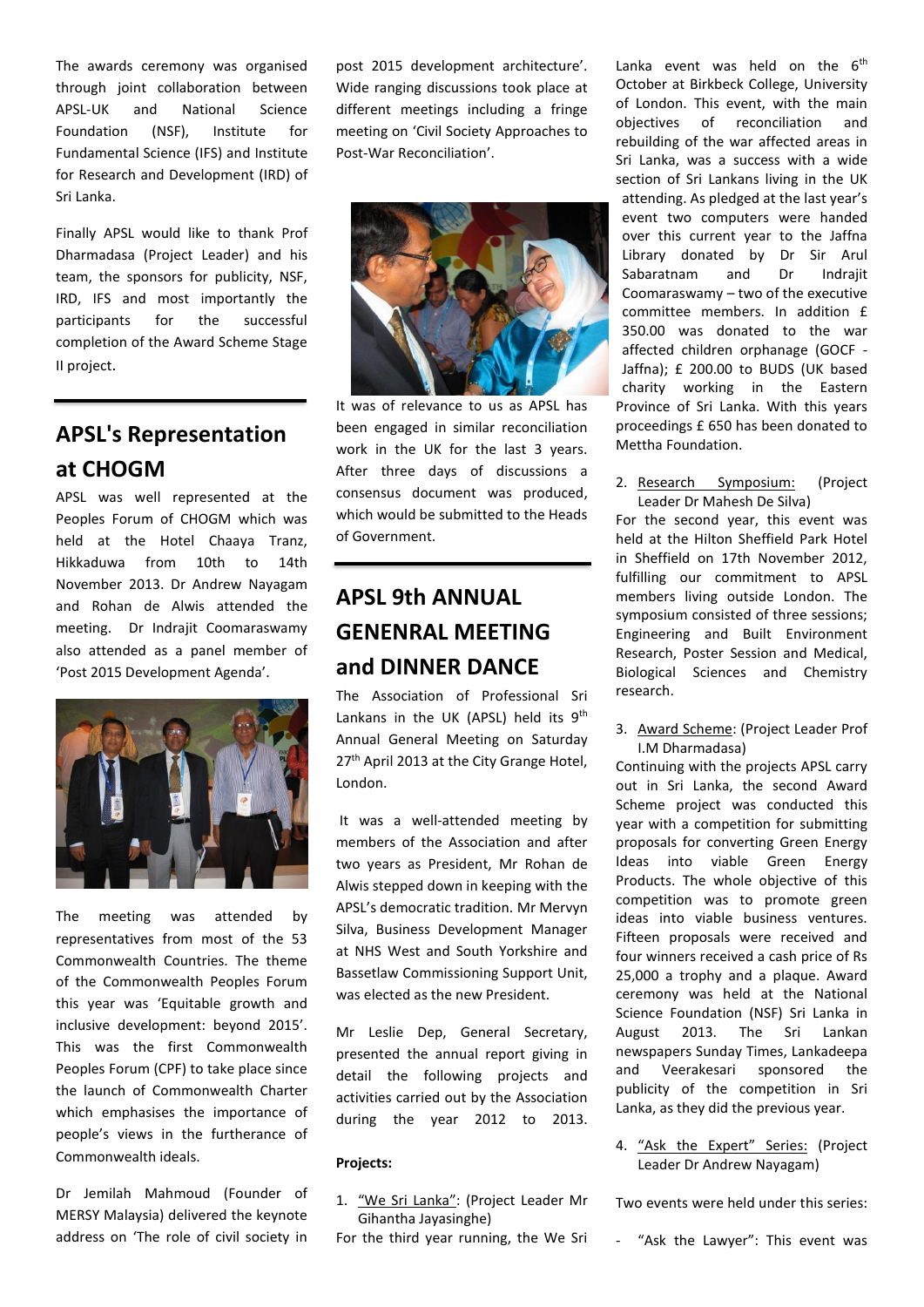held on the 26th January 2013 at the Sri Lanka High Commission with presentations by three Sri Lankan Lawyers practicing in the UK.

- "Ask the Doctor": This event was held on 6th March 2013 at the Sri Lanka High Commission with presentations by four Sri Lankan Doctors working in the UK.
- "Living in the UK": Project Leader Mr. Thushara Madurasinghe: This is an event for educating Sri Lankan children on Eastern and Western values, which is being held on a regular basis at Jethawana Buddhist Vihara, Birmingham. This event was held on the 3rd March 2013, at the above temple with a discussion lead by Mrs Gayani Senaratne, executive committee member APSL.



**Newsletter:** Editor Dr Chesmal Siriwardane; Graphic Designer Mr. Sudarshan Gunasekera: Two newsletters "The Professional" Autumn 2012, and Spring 2013 incorporating a new format were published during the year with interesting articles on APSL projects.

APSL would like to thank all the project leaders and their teams for the tremendous work they did to make all the above events a big success. We also wish to thank H.E. Dr. Chris Nonis, for allowing the APSL to hold the Ask the Expert series and events at the Sri Lanka High Commission and also to Mr H.M.K.Herath, First Secretary, Cultural Affairs at the Sri Lanka High Commission and his staff for making all the necessary arrangements.

#### **Other Activities:**

1. APSL UAE: In September 2012, the President and the General Secretary attended the launching of APSL UAE in Abu Dhabi under the patronage of H.E. Sarath Wijesinghe, the Ambassador for Sri Lanka in the United Arab Emirates.

- 2. A MOU was signed between the APSL and the National Science Foundation (NSF) in Sri Lanka to work together in the development of research studies in Sri Lanka. Prof I M Dharmadasa initiated this agreement with Dr Noble Jayasuriya of NSF.
- 3. Mr Derrick Brainerd organised a fund raising event at Lancing and the proceedings were donated to the APSL. Out of the £ 1000.00 donated to APSL, £ 500.00 has been donated to Mettha Foundation. (Total of £ 1,150.00 to Mettha Foundation)
- 4. The Treasurer Mr Thushara Madurasinghe presented the annual statement of Accounts for year 2012/2013 showing a strong financial position of the association.

Dr Chesmal Siriwardane Dr Athula Sumathipala Prof I M Dharmadasa Mr Janath Jayawardane Mr Lal Jayawardane Dr Mrs Sadani Wahalatantri Mrs Nirmalie Peris Dr Miss Anushini Mututantri Mr Asaf Bakeer Markar Mr Rohan De Alwis (IPP)

The newly elected president in his first Address thanked the members for electing him and requested their corporation in discharging his duties in the coming year.

Before the close of the AGM, members were given an opportunity to put forward their ideas and proposals for the coming year. Several members expressed their views in taking forward the association for the benefit of the members and also to achieve the objectives of the association with the projects carried out here in the United Kingdom and in Sri Lanka.



#### **Office Bearers 2013-14:**

Dr Asanga Fernando

At the election of office bearers, the following were elected with several new faces joining the team for year 2103/2014:

**President:** Mr Mervyn Silva **Vice Presidents**: Mr Ranjan Perera, Mr Suraj Wijendra and Dr Mahesh de Silva **General Secretary:** Mr Leslie Dep **Membership Secretary:** Mrs Gayani Senaratne **Treasurer:** Mr Thushara Madurasinghe **Executive Committee Members**: Mr Mohan Siriwardane Dr Marc Dissanayake Prof Sir Sabaratnam Arulkumaran Dr Indrajit Coomaraswamy Dr Andrew Nayagam Dr Roger Srivasan Mr Derrick Brainerd Dr Thilak Abeyawardane

The AGM was followed by a Dinner Dance attended by members, their families and guests. The Chief Guest was the Patron of APSL, the High Commissioner for Sri Lanka in the United Kingdom, H.E. Dr. Chris Nonis.

He delivered the Keynote Address to a packed audience on "Sri Lanka and its journey forward". After dinner, Dr Nonis spoke with every guest on a 'one to one' basis at their tables.

A grand raffle draw was also held with several valuable prizes donated by the City Grange Hotel, Mr Suraj Wijendra, Dr Thilak Abeyawardane and Mr Leslie Dep.

The evening of music, song and entertainment was provided by Aundre Martinesz & FUSION with the Grange